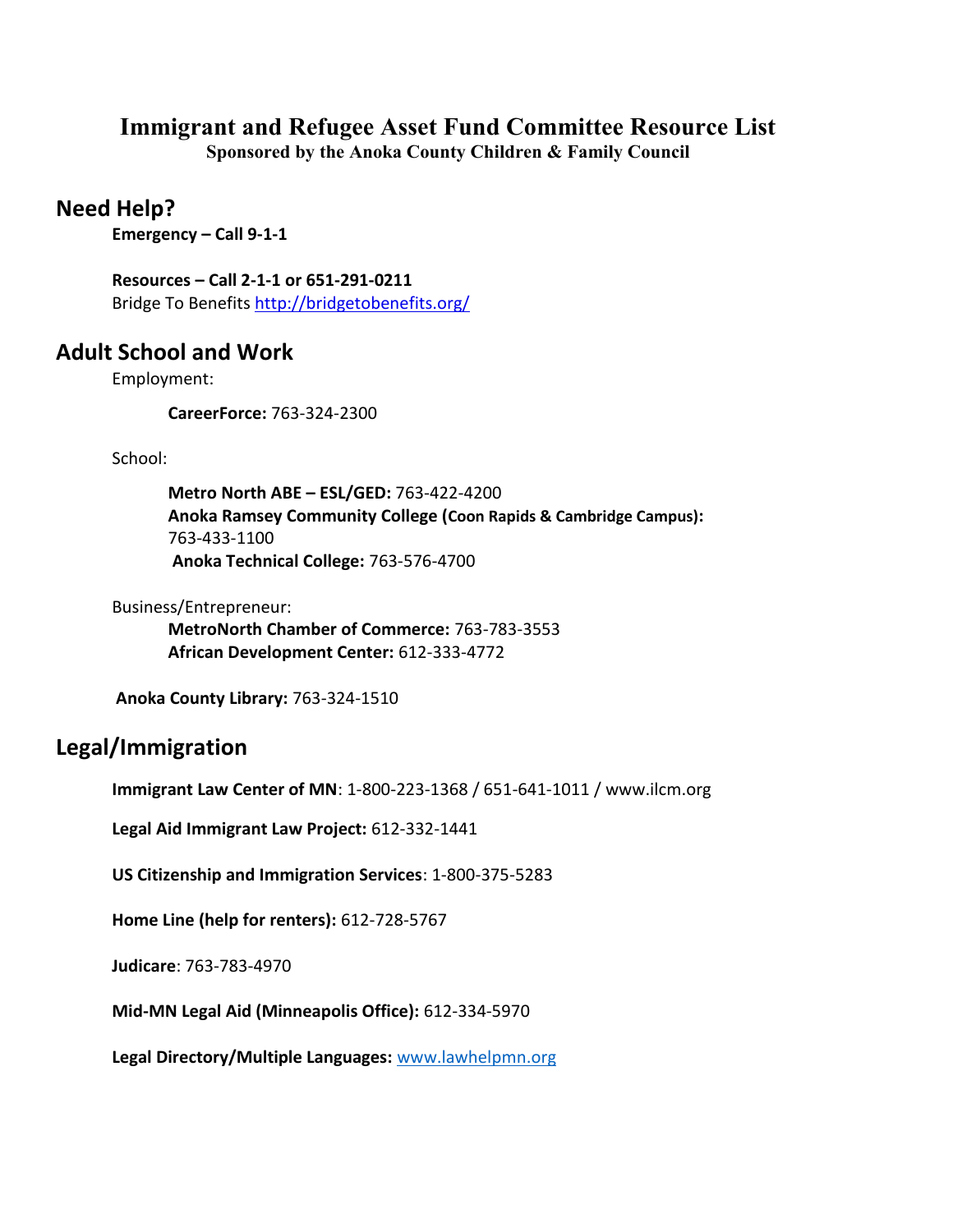# **Housing/Energy**

Help find & pay for housing and utilities:

**Housing Hotline (ACCAP):** 763-783-4730

**Home Ownership & Foreclosure Prevention (ACCAP):** 763-783-4880

**Energy Assistance (ACCAP):** 763-783-4712

**Housing Link:** [www.housinglink.org](http://www.housinglink.org/)

**Housing Resource Line:** 763-324-1215

**Metro Shelter Hotline:** 1-888-234-1329

Shelter:

**Stepping Stone (singles, 18+):** 763-323-7006 **Family Promise of Anoka (families):** 763-568-7365 **Alexandra House (Domestic Violence Victims):** 763-780-2330 **The Dwelling Place (Domestic Violence Victims):** 651-776-4805

Outreach & Education: **HOPE 4 Youth (16-23 years old):** 763-323-2066 **YMCA (under 21 years old):** 763-493-3052 **Salvation Army, Coon Rapids (Families):** 763-755-6873 **The Enitan Story (survivors of domestic abuse or human trafficking):** 763-273-6624

## **Food/Money**

Anoka County: **Adult and Family Intake:** 763-422-7200 **WIC – Women, Infants and Children:** 763-324 4230

**Anoka County Community Food Calendar**: <http://communityfoodcalendar.weebly.com/>

**The Food Group**: 763-450-3860 /<https://thefoodgroupmn.org/>

**Food Shelves:**

**ACBC (Anoka/Coon Rapids):** 763-422-0046

**Salvation Army (Blaine):** 763-755-6873

**Centennial Community:** 763-784-2013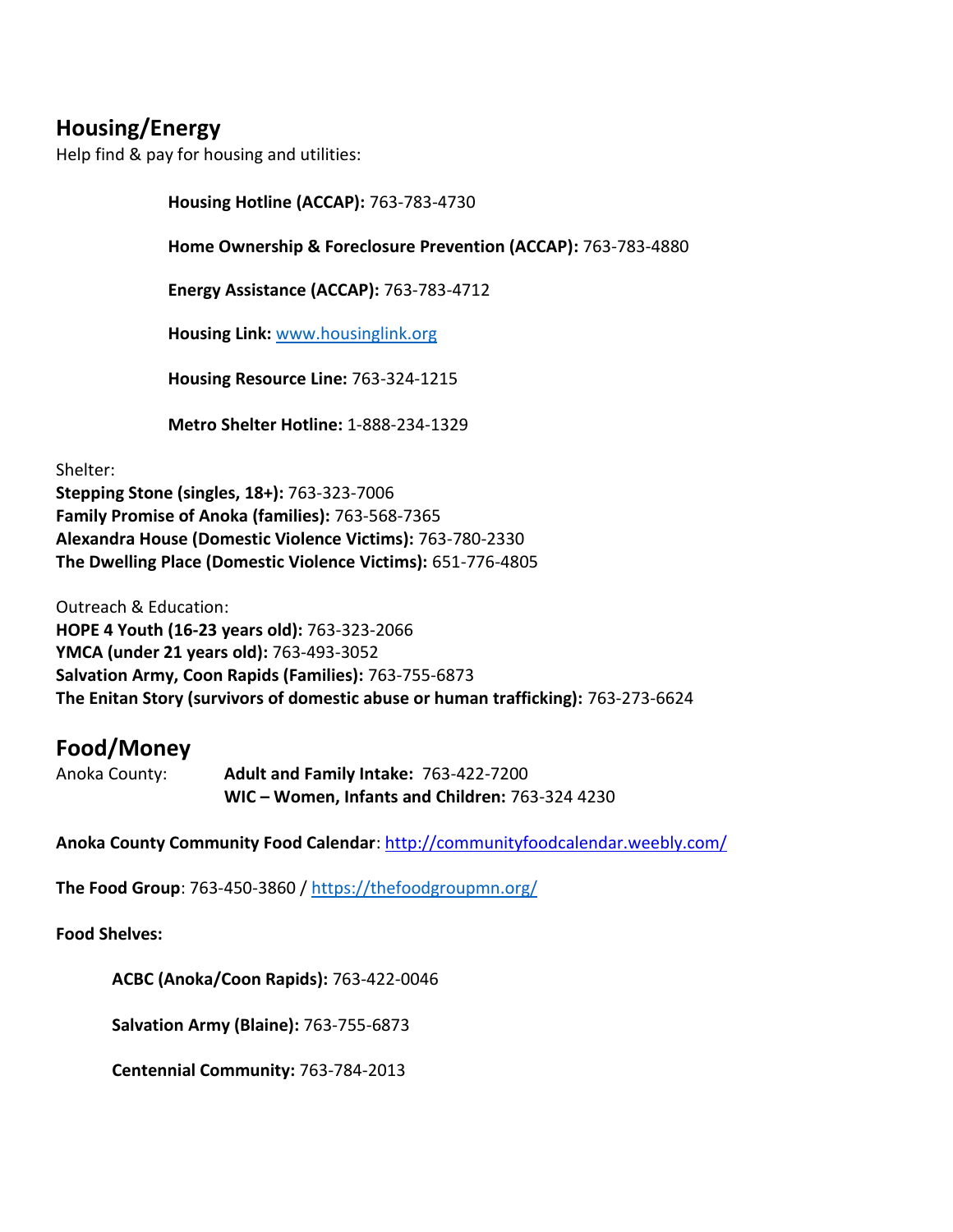**NACE (Northern Anoka County/Ham Lake)**: 763-434-4685

**SACA (Southern Anoka County/Columbia Heights):** 763-789-2444

## **Early Childhood/Child Care**

Birth – Age 5 Family Education

**ISD #11 Anoka-Hennepin:** 763-506-1275

**ISD #12 Centennial:** 763-792-6120

**ISD #13 Columbia Heights:** 763-528-4515

**ISD #14 Fridley:** 763-502-5123

**ISD #15 St. Francis:** 763-753-7170

**ISD #16 Spring Lake Park:** 763-786-5560

**ISD #831 Forest Lake:** 651-982-8300

**Head Start:** 763-783-4300

Child Care Resource and Referral **Parent Aware:** 1-888-291-9811 / www.parentaware.org

Help pay for childcare:

**Child Care Assistance:** 763-324-2360

## **Health/Medical**

**Anoka County – Medical Assistance:**

**EZ Info Line (763) 422-7200 / [www.mnsure.org](http://www.mnsure.org/)**

**MNSure Service Center: Blaine Human Service** 1201 89th Ave Suite 400 Blaine, MN 55434

**Hospitals: Mercy:** 763-236-6000  **Unity Campus:** 763-263-5000